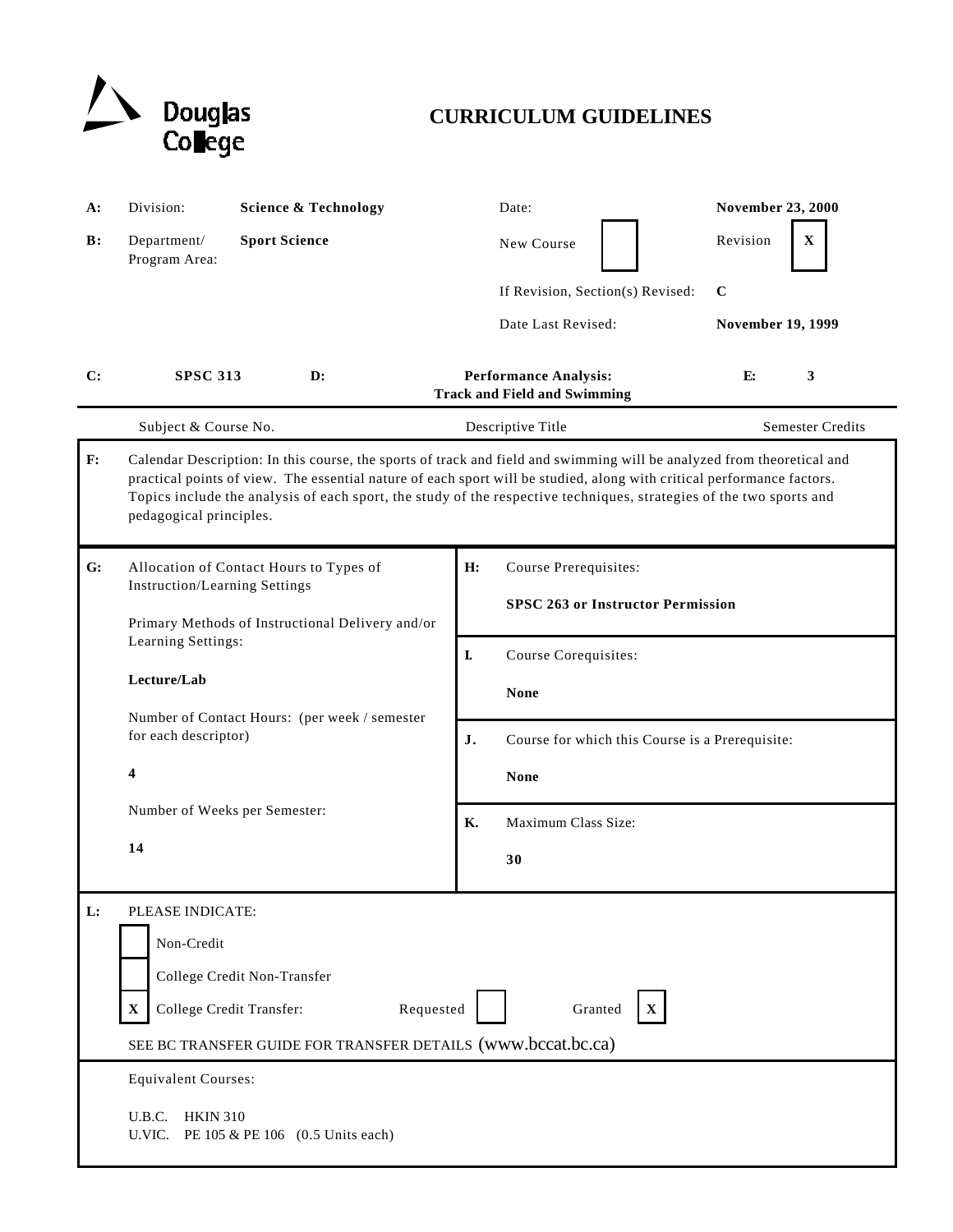## **M:** Course Objectives/Learning Outcomes

- 1. Demonstrate an understanding of the basic principles and kinesiology that apply to track and field and swimming
- 2. Demonstrate a practical knowledge of track and filed skills
- 3. Demonstrate a practical knowledge of swimming skills
- 4. Demonstrate effective techniques of track and field and swimming
- 5. Demonstrate a theoretical and practical knowledge of warm-up and conditioning program for track and field and swimming
- 6. Demonstrate effective movements in track and field and swimming
- 7. Demonstrate a theoretical and practical knowledge of the ability to analyze the fundamental skills, techniques, and strategies of track and field and swimming
- 8. Demonstrate appropriate pedagogical principles for effective instruction

#### **N:** Course Content

## 1. Principles of Physics and Kinesiology in Track and Field and Swimming

The student will:

- 1.1 Explain in kinesiological terms how to achieve human efficiency, speed and power in two distinctive environmental conditions
- 1.2 Explain the biomechanical principles related to proper technique and body segments utilization

# 2. Track and Field Skills

The student will:

- 2.1 Demonstrate sprint disciplines and sprint starts
- 2.2 Demonstrate sprint relays
- 2.3 Demonstrate hurdle run
- 2.4 Demonstrate distance run
- 2.5 Demonstrate high jump
- 2.6 Demonstrate long jump
- 2.7 Demonstrate triple jump
- 2.8 Demonstrate shot put
- 2.9 Demonstrate discus throw
- 2.10 Demonstrate javelin throw
- 3. Swimming Skills

#### The student will:

- 3.1 Demonstrate crawl stroke
- 3.2 Demonstrate crawl stroke turn
- 3.3 Demonstrate back crawl kick
- 3.4 Demonstrate back crawl armstroke
- 3.5 Demonstrate backstroke turn
- 3.6 Demonstrate dolphin kick
- 3.7 Demonstrate butterfly stroke arm pull
- 3.8 Demonstrate butterfly stroke turn
- 3.9 Demonstrate breaststroke and sidestroke
- 3.10 Demonstrate surface dives
- 3.11 Demonstrate universal sculling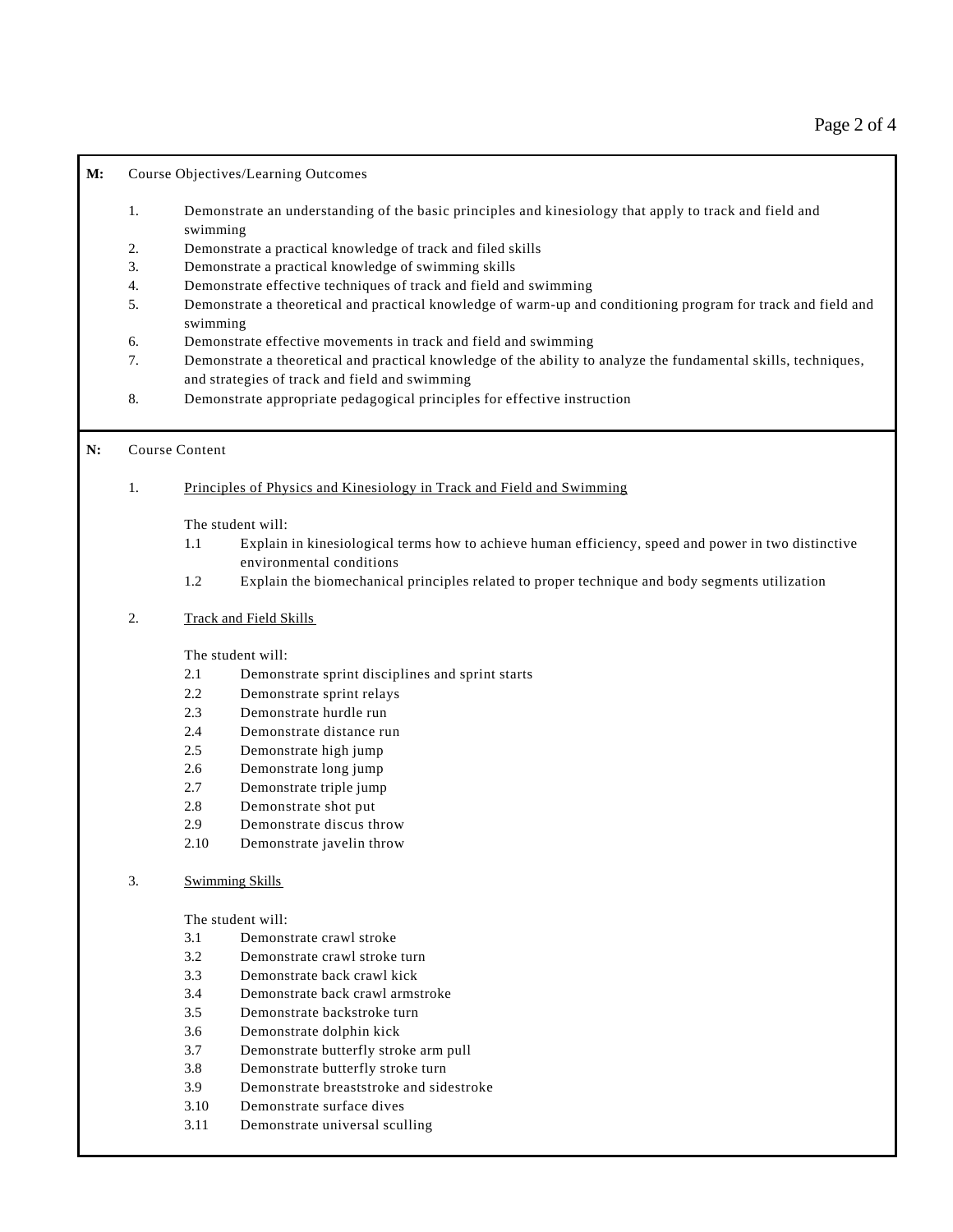## N: Course Content (continued)

### 4. Techniques

The student will:

- 4.1 Describe the purpose of individual skills
- 4.2 Describe the appropriate sequencing of skill acquisition
- 4.3 Demonstrate competent performance for individual skills
- 4.4 Describe and demonstrate individual skill learning progressions
- 5. Warm-up and Conditioning

The student will:

- 5.1 Demonstrate a theoretical and practical knowledge of conditioning programs for track and field and swimming with particular emphasis on:
	- 5.1.1 warm-up techniques
	- 5.1.2 cardiovascular fitness
	- 5.1.3 endurance
	- 5.1.4 flexibility
	- 5.1.5 agility
	- 5.1.6 speed
	- 5.1.7 cool down techniques

## 6. Effective Movement in Track and Field and Swimming

The student will:

- 6.1 Use the appropriate sequences of the body segments
- 6.2 Set the body for powerful and accurate manoeuvres
- 6.3 Develop high level of the coordination and quality of movements
- 7. Analysis of Fundamental Skills and Strategies

The student will:

- 7.1 Demonstrate a theoretical knowledge of how to analyze basic performance skills of track and field, and swimming, including skills progressions, feedback and maximizing activity
- 7.2 Demonstrate a theoretical knowledge of how to analyze basic strategies of track and field and swimming
- 7.3 Describe the physical, technical and mental dimensions of analysis
- 8. Pedagogical Principles

The student will:

- 8.1 Demonstrate a knowledge of the conceptual approach to instruction
- 8.2 Demonstrate a knowledge of discovery/problem solving methodologies
- 8.3 Demonstrate a knowledge of appropriate skill progressions
- 8.4 Demonstrate a knowledge of tactical progressions
- 8.5 Demonstrate a knowledge of the design of drills